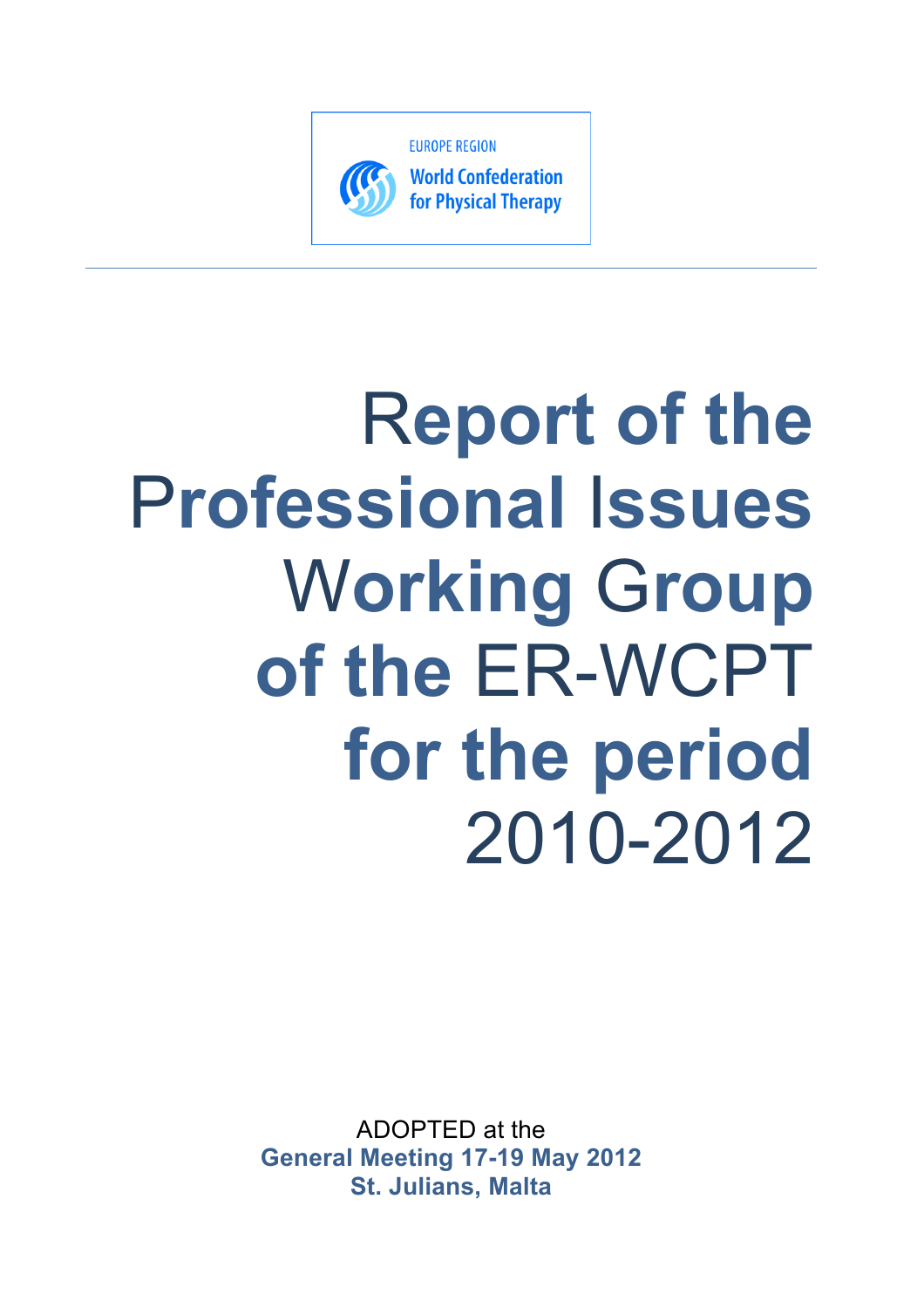# **REPORT OF THE PROFESSIONAL ISSUES WORKING GROUP OF THE ER-WCPT FOR THE PERIOD 2010-2012**

## **European Region of the World Confederation for Physical Therapy (WCPT) Professional Issues WG**

### **Introduction:**

The main objective of this Report is to give a short general overview of the activities of the Professional Issues Working Group of the European Region of the WCPT within the period from May 2010 until May 2012.

As Chairman of the PI Working Group, I would like to thank all members of the group for their work in preparation for this General Meeting and their presentations.

The main objectives of the Professional Issues Working Group have been:

- Guideline development and dissemination and the maintenance of the data base
- Complete the *Keep Active Keep Healthy* document, now entitled *Briefing paper –Active and healthy, the role of Physiotherapists in Physical Activity*
- Work with the Education Matters WG on CPD, registration, re-registration and recertification
- Promote and map the take up of Direct Access and Self Referral programmes by MOs
- Promote the role and position of Physiotherapists in Europe

#### **Members**

After the General Meeting in May 2010 the following members were appointed to serve on the Professional Issues Working Group by the Executive Committee.

- Sarah Bazin, Chairman of the European Region of WCPT as Chairman of the Professional Issues Working Group, United Kingdom
- Karen Langvad Denmark
- Hille Maas **Estonia**
- Ulrike Steinecke Germany
- Esther-Mary D'Arcy Ireland
- Philip van der Wees Netherlands (September 2010 July 2011)
- Victorine Graaf-Peters Netherlands (July 2011 May 2012)
- Javier Gonzalez Iglesias Spain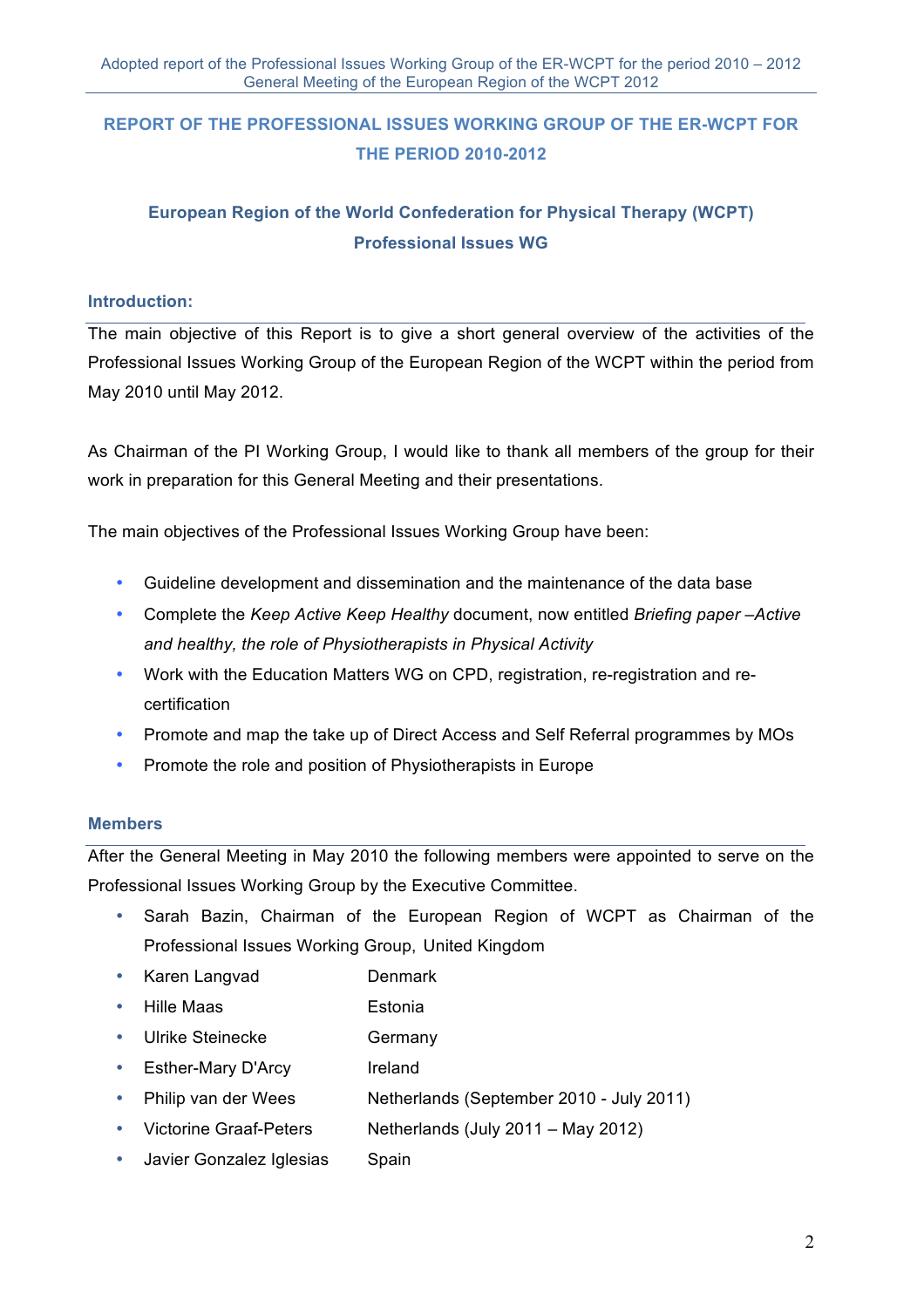The General Secretary of the European Region of the WCPT, David Gorría, worked with the group and attended all the meetings.

## **Terms of reference and activities**

The Professional Issues Working Group recommended the following actions for the period 2010 – 2012 that were approved by the General Meeting in Berlin 2010.

Members of the Working Group agreed to lead on specific activities as follows:

- 1. Clinical Guidelines and Multidisciplinary Guidelines: (Philip van der Wees. Karen Langvad and Victorine Graaf-Peters)
	- To monitor and promote procedures for adopting existing foreign guidelines –
	- To promote further collaboration in Clinical Guidelines development, especially in collecting the evidence.
	- To maintain involvement with GIN
	- To keep the clinical and multidisciplinary guidelines database updated The WG has started the preparation of a 3<sup>rd</sup> Conference on Clinical Guidelines in 2014
- 2. Follow up the activities on Continuous Professional Development within the Member Organisations, and continue to monitor developments in re-registration, re-certification in collaboration with the Education Matters Working Group. (Hille Maas)
- 3. To continue promoting the role and position of the physiotherapists in Europe. (Karen Langvad and Ulrike Steinecke)
- 4. To promote and update the *Active and Healthy, the role of the Physical Therapist in Physical Activity* document and stress the value of the physiotherapists involvement in health promotion and disease prevention. (Esther-Mary d'Arcy)
- 5. To promote and map the implementation of self referral/direct access programmes by MOs within ER-WCPT (All WG members)
- 6. To develop links and explore collaboration with the European Forum for Primary Care and Fit to Work Europe (Sarah Bazin)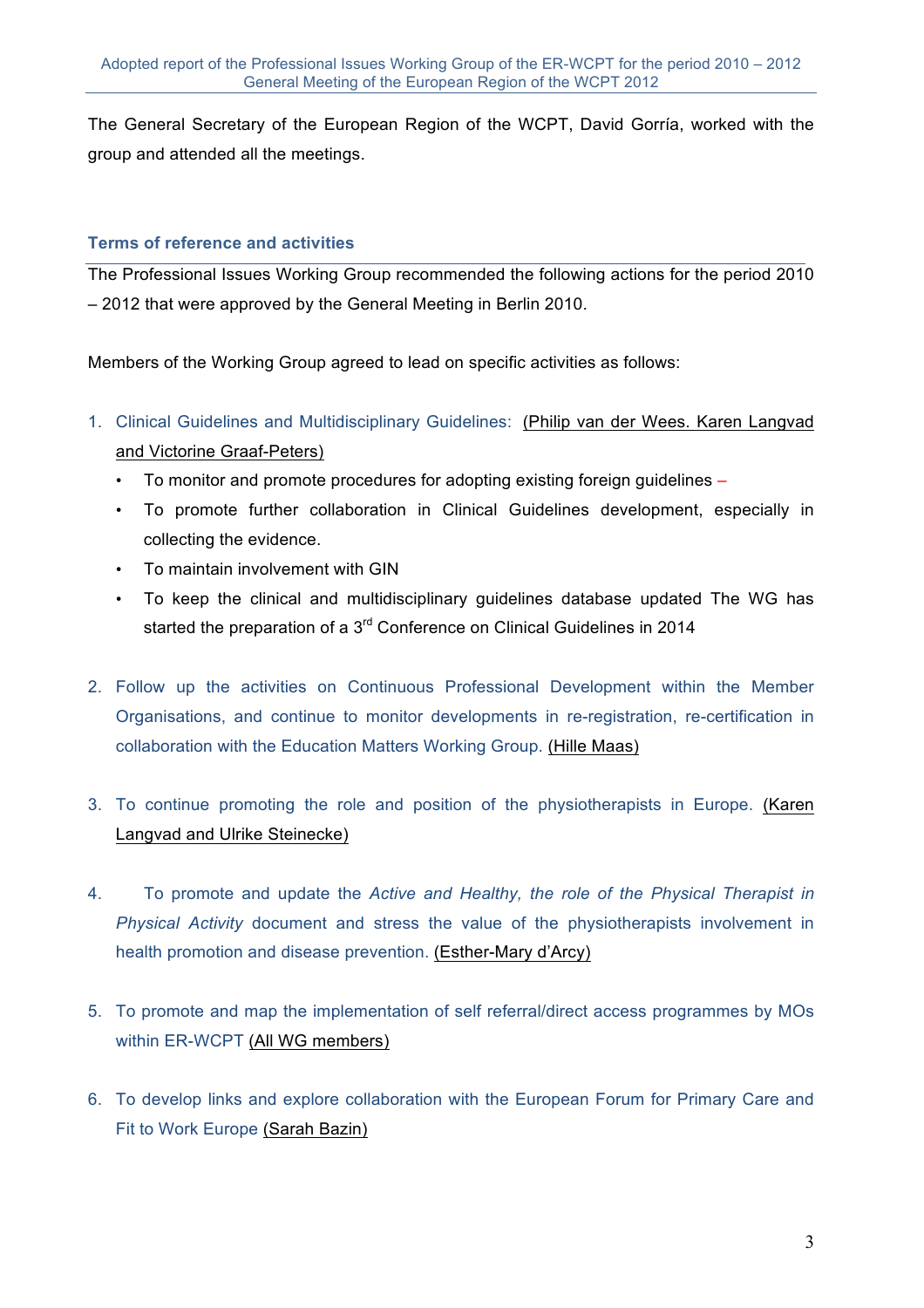- 7. To explore the relationship and involvement of ER-WCPT MOs with Trade Unions (Sarah Bazin and Esther-Mary d'Arcy)
- 8. To link with Insurances companies (Sarah Bazin and Esther-Mary d'Arcy)
- 9. To collaborate with the EU WG on responses to EU Legislation related to the profession of physiotherapy and the users of its services (All WG members)
- 10. To collaborate with the Education WG to create the "Promoting research and research careers within physiotherapy in Europe. (Briefing paper)*"* (All WG members)
- 11. ER-WCPT and WCPT Core Standards (Esther-Mary d'Arcy)

#### **Meetings**

In the years 2010 - 2012, the Working Group held four meetings:

- 5 7 October 2010 in Warwick, The U.K.
- 4 6 February 2011 in Dublin, Ireland
- 9 10 September 2011 in St. Julians, Malta (Joint meeting of the three ER-WCPT WGs)
- 6 8 January 2012 in Copenhagen, Denmark

#### **Activities for the period 2010 - 2012**

Clinical Guidelines and Multidisciplinary Guidelines:

- To monitor and promote procedures for adopting existing foreign guidelines The WG has gathered information, to be used by the MOs. As an example, he Danish Association with the Adaption Group for guidelines of GIN, initiative to adapt incontinence guidelines from KNGF
- To promote further collaboration in Clinical Guidelines development, especially in collecting the evidence. – Two projects have been started in collaboration with 18 ER-WCPT MOs to develop a **European guideline for physiotherapy in Parkinson's disease and European Neurorehabilitation Guidelines for Stroke using the Dutch**  *"Guideline for Physical Therapy in patients with Stroke"* **as a template.**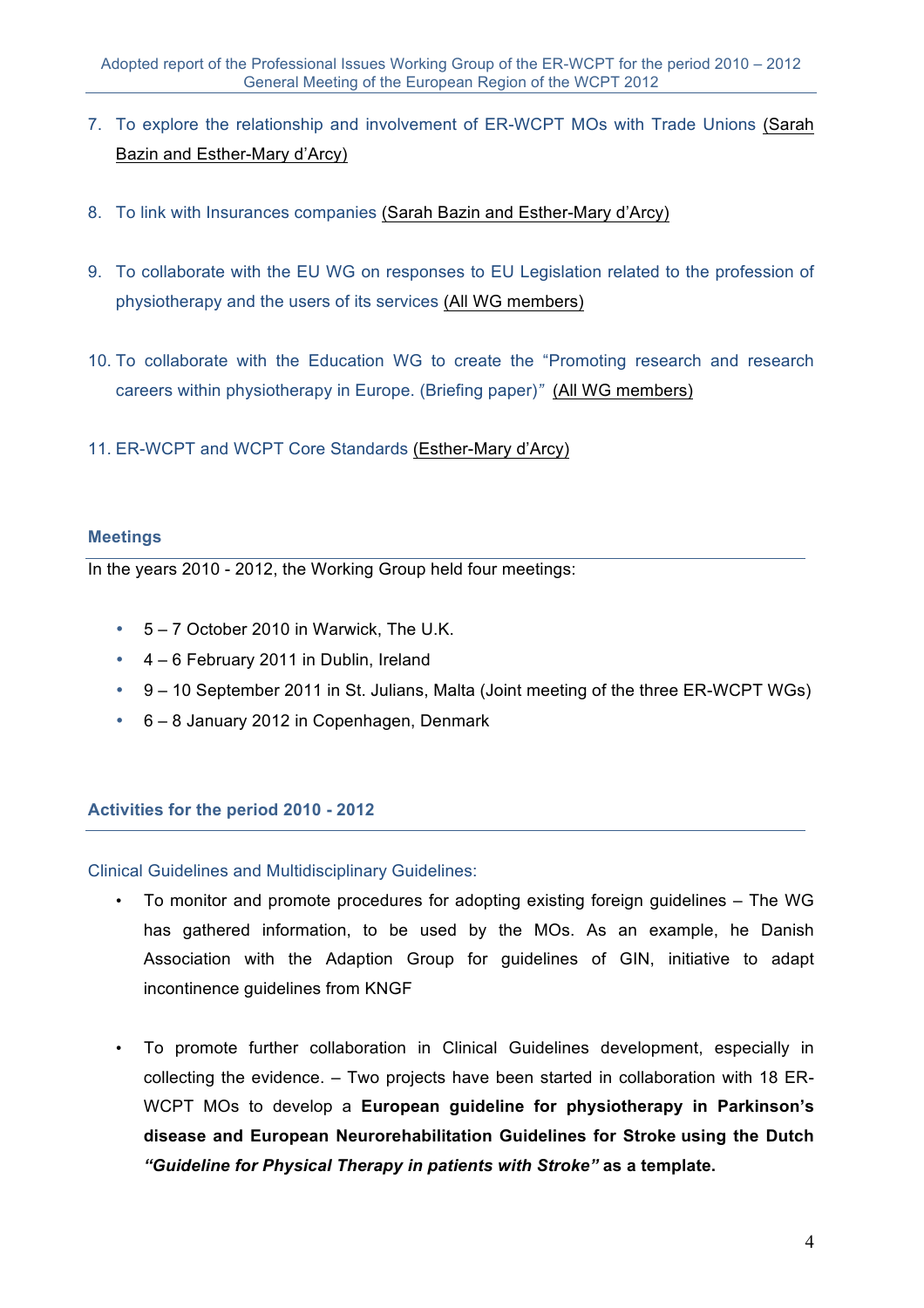**A European guideline for physiotherapy in Parkinson's disease** was an initiative of the Parkinson guideline development group of the Royal Dutch Society for Physical Therapy, and supported by the Association for Physiotherapists in Parkinson's Disease Europe (APPDE) and the ER-WCPT. Newsletters had been circulated among the MOs and the 3<sup>rd</sup> will be in March 2012. Meetings of the Steering Group had taken place. Information around publications and congresses would be prepared by March – June 2012. A Dutch Adaption would be prepared by April – August 2012 and a MDS collaboration and referral criteria by September 2012

- To maintain involvement with GIN: At the  $7<sup>th</sup>$  International G-I-N Conference, held in Chicago, EE.UU, in August 2010. Philip van der Wees was elected as new Chairman of G-I-N. He was the first non medic to become a board member of G-I-N in 2009 and then Chairman in 2010. At the G-I-N conference in Seoul, August 2011 he was re-elected as Chairman for 2012.
- Philip Van der Wees was selected for a Harkness Fellowship 2011-2012. This fellowship is provided by the Commonwealth Fund for mid-career health services researchers to spend a year in the United States as Harkness fellow in Health Care Policy and Practice. Fellows work with leading US experts to conduct a research study that addresses a critical issue on the health policy agenda in both the US and their home country. Worldwide 14 candidates are selected each year from eight countries: UK, Germany, Netherlands, Switzerland, Norway, Australia, New Zealand and Canada). Due to this fellowship, he was not be able to attend the last two meetings for the period 2010 – 2012 and was replaced by another KNGF expert on Clinical Guidelines, Victorine Graaf-Peters.
- To keep the clinical and multidisciplinary guidelines database updated An update was prepared by the WG in 2011 and posted on the ER-WCPT website. A second update will be made after the 2012 GM.
- The WG has started the preparation of a  $3<sup>rd</sup>$  Conference on Clinical Guidelines in 2014. The conference would have the same structure as previously: morning session open and afternoon session only for ER-WCPT delegates. The conference would focus on implementation.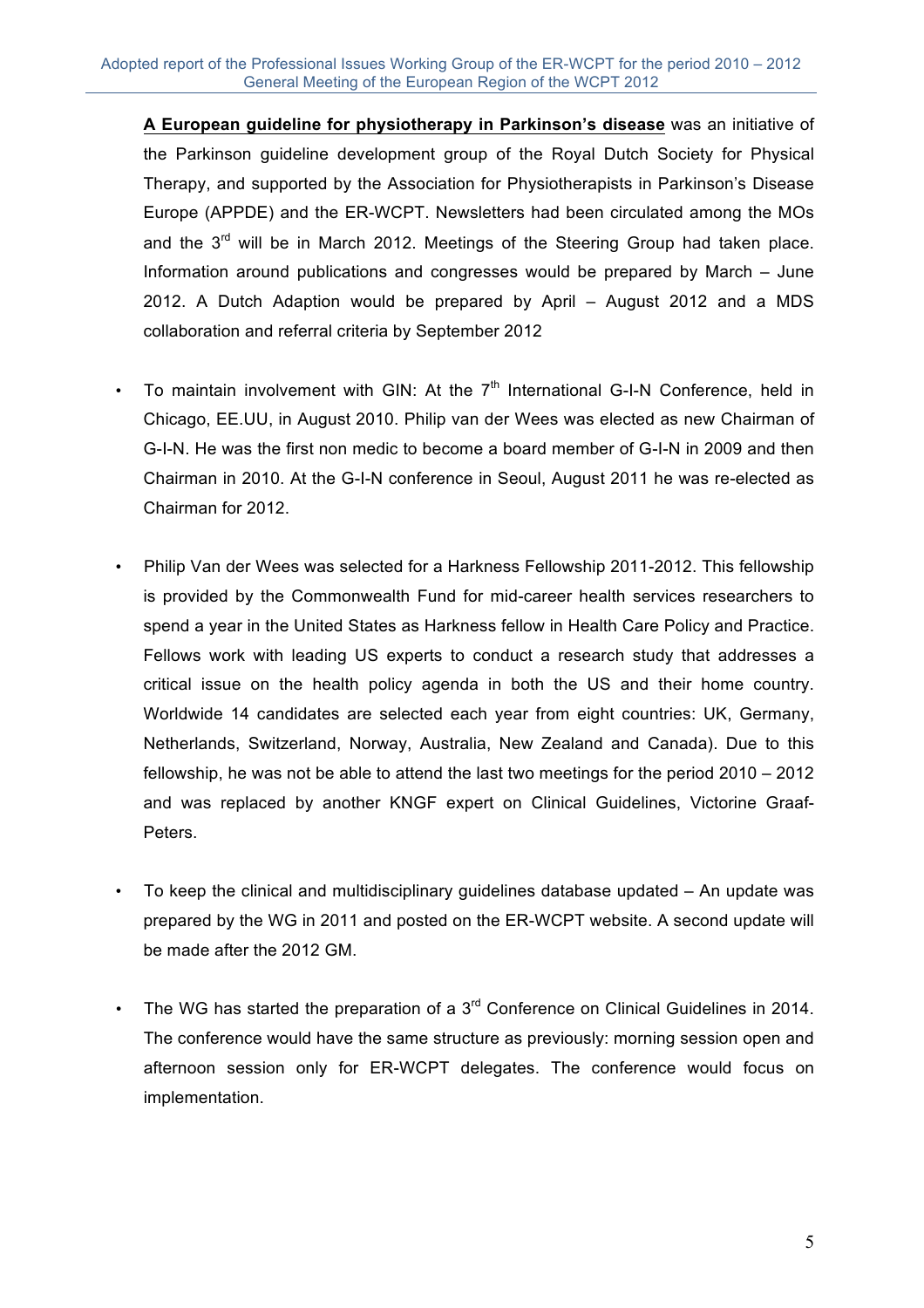Follow up the activities on Continuous Professional Development within the Member Organisations, and continue to monitor developments in re-registration, re-certification in collaboration with the Education Matters Working Group.

• Information has been collected through a questionnaire from the MOs and will be presented at the 2012 GM in a report with recommendations for further work by Education WG colleagues.

#### To continue promoting the role and position of the physiotherapists in Europe

• The WG has developed a document entitled *Promoting the role and position of Physiotherapists in the ER-WCPT* to be used by the MOs. The document will be presented at the 2012 GM for discussion. It would be a live document to be continuously updated as appropriate during the next WG period

Information about how to do strategic communication has been added to the document.

To promote and update the Active and Healthy, the role of the Physiotherapist in Physical Activity document and stress the value of the physiotherapists involvement in health promotion and disease prevention.

• This document was discussed by the three WGs at the joint meeting in Malta and also circulated among the MOs for comments in December 2011. The final version will be presented at the 2012 GM.

To promote and map the implementation of self referral/direct access programmes by MOs within ER-WCPT

• A Report on Direct Access – Patient self-referral within the ER-WCPT has been published with a presentation on the ER-WCPT website. The report and its presentation are based on the Direct Access survey carried out by Emma Stokes and Tracy Bury after the ER-WCPT Workshop on Direct Access (Berlin 2010).

To develop links and explore collaboration with the European Forum for Primary Care and Fit to Work Europe

- Collaboration with both organisations has been established
- The Chairman attended and made a presentation at the Third Annual Fit for Work Europe conference held on 19 October 2011 in Brussels, Belgium. The General Secretary also attended.
- The Fit for Work Europe team has invited the development of a blog post to be published on their website and signposted on their Twitter account entitled: *The role of physiotherapists in helping labour retention of MSD sufferers.*